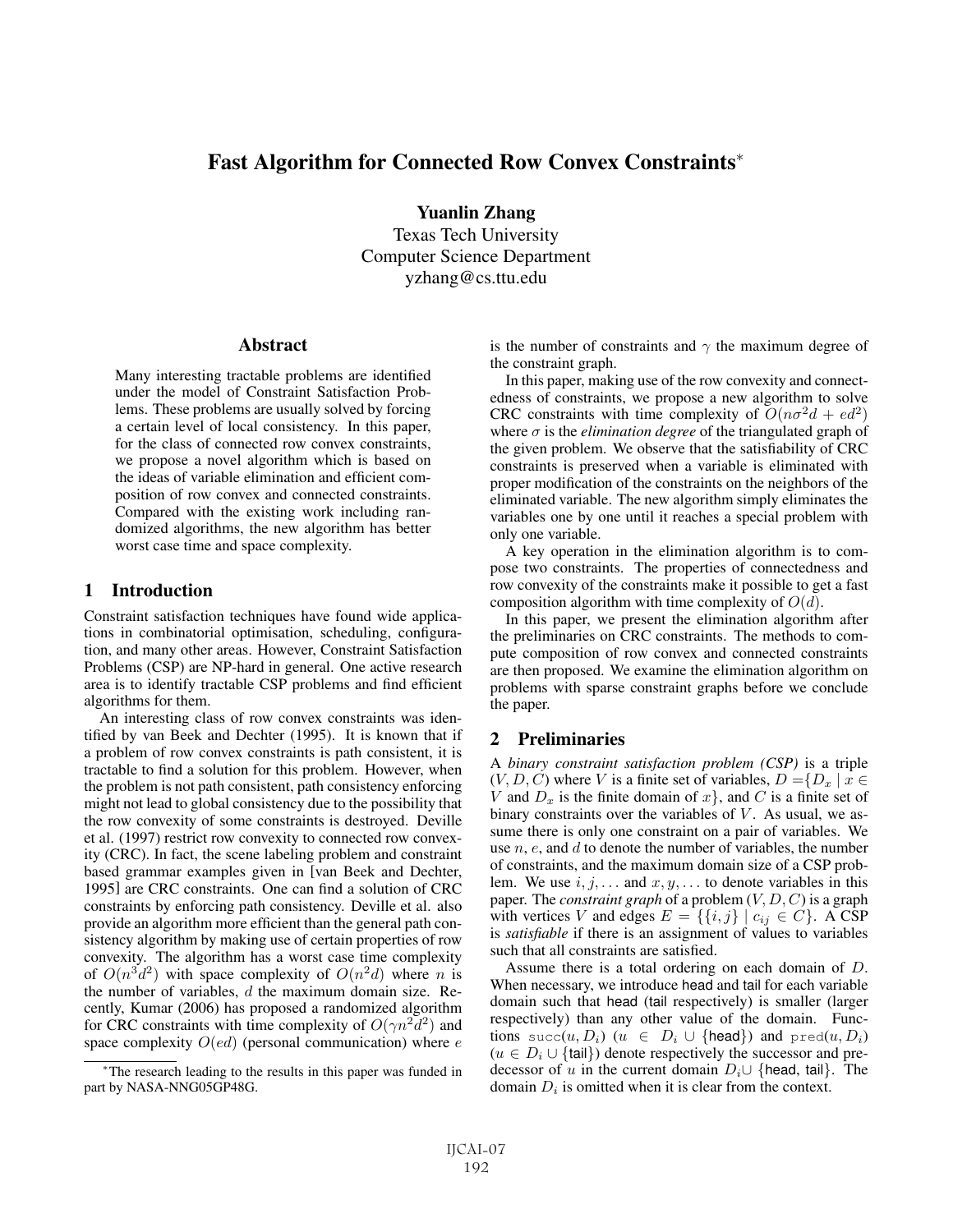Given a constraint  $c_{ij}$  and a value  $a \in D_i$ , the *extension set*  $c_{ij}[a]$  is  $\{b \in D_j \mid (a, b) \in c_{ij}\}$ .  $c_{ij}[a]$  is also called the *image* of a with respect to  $c_{ij}$ . Clearly  $c_{ij}$  [head] =  $c_{ij}$  [tail] = ∅. Standard operations of intersection and composition can be applied to constraints. The composition of  $c_{ix}$  and  $c_{xi}$ is denoted by  $c_{xj} \circ c_{ix}$ . It is convenient to use a Boolean matrix to represent a constraint  $c_{ij}$ . The rows and columns are ordered by the ordering of the values of  $D_i$  and  $D_j$ .

A constraint  $c_{ij}$  is *arc consistent* (AC) if every value of  $D_i$  has a support in  $D_j$  and every value of  $D_j$  has a support in  $D_i$ . A CSP problem is *arc consistent* if all its constraints are arc consistent. A path  $x, \ldots, y$  of a constraint graph is *consistent* if for any assignments  $x = a$  and  $y = b$  such that  $(a, b) \in c_{xy}$ , there is an assignment for each of other variables in the path such that all constraints over the path are satisfied by the assignments. A constraint graph is *path consistent* if every path of the graph is consistent. A CSP is *path consistent* if the completion of its constraint graph is path consistent. A CSP is *partially path consistent* if its constraint graph is path consistent [Bliek and Sam-Haroud, 1999].

A constraint  $c_{ij}$  is *row convex* if there exists a total ordering on  $D_i$  such that the 1's are consecutive in each row of the matrix of  $c_{ij}$ . The *reduced form* of a constraint  $c_{ij}$ , denoted by  $c_{ij}^*$ , is obtained by removing from  $D_i$  (and  $D_j$  respectively) those values whose image with respect to  $c_{ij}$  ( $c_{ji}$ ) respectively) is empty. For a row convex constraint  $c_{ij}$ , the image of  $a \in D_i$  can be represented as an *interval* [u, v] where u is the first and v is the last value of  $D_j$  such that  $(a, u), (a, v) \in c_{ij}$ . A row convex constraint  $c_{ij}$  is *connected* if the images  $[a, b]$  and  $[a', b']$  of any two consecutive rows (and columns respectively) of  $c_{ij}$  are not empty and satisfy  $[a, b] \cap [ \text{pred}(a'), b'] \neq \emptyset \text{ or } [a, b] \cap [a', \text{succ}(b')] \neq \emptyset.$ Note that, for our purposes, the definition of connectedness here is *stronger* than that by Deville et al. (1997). If a constraint is row convex and connected, it is arc consistent. A constraint  $c_{ij}$  is *connected row convex* if its reduced form is row convex and connected. The constraints obtained from the intersection or composition of two CRC constraints are still connected row convex. The transposition of a CRC constraint is still connected row convex. Enforcing path consistency on a CSP of CRC constraints will make the problem globally consistent [Deville *et al.*, 1997].

The consistency property on row convex constraints is due to some nice property on convex sets. Given a set  $U$  and a total ordering  $\leq$  on it, a set  $A \subseteq U$  is *convex* if its elements are consecutive under the ordering, that is

$$
A = \{ v \in U \mid \min A \le v \le \max A \}.
$$

Consider a collection of sets  $S = \{E_1, \ldots, E_k\}$  and an ordering  $\leq$  on  $\cup_{i=1..k} E_i$  where every  $E_i(1 \leq i \leq k)$  is convex. The intersection of the sets of  $S$  is not empty if and only if the intersection of every pair of sets of  $S$  is not empty [van Beek and Dechter, 1995; Zhang and Yap, 2003].

# 3 Variable elimination in CRC

Consider a problem  $(V, D, C)$  and a variable  $x \in V$ . The *relevant* constraints of x, denoted by  $R_x$ , are the set of constraints  $\{c_{vx} \mid c_{vx} \in C\}$ . To *eliminate* x is to transform  $(V, D, C)$  to

 $(V - \{x\}, D, C')$  where  $C' = C \cup \{c_{xj} \circ c_{ix} \cap c_{ij} \mid c_{jx}, c_{ix} \in C'\}$  $R_x$  and  $i \neq j$  –  $R_x$ . *In the elimination, when composing*  $c_{ix}$  *and*  $c_{xi}$ *, if*  $c_{ij} \notin C$  *we simply take*  $c_{ij}$  *as a universal constraint*, i.e.,  $D_i \times D_j$ .

**Theorem 1** Consider an arc consistent problem  $P=(V, D, C)$ of CRC constraints and a variable  $x \in V$ . Let  $P'=(V', D', C')$  be the problem after x is eliminated. P is satisfiable iff  $P'$  is satisfiable.

*Proof* We first prove if  $P$  is satisfiable, so is  $P'$ . Let  $s$  be a solution of P,  $s_x$  an assignment of x by s, and  $s_{\bar{x}}$  be the restriction of s to  $\bar{V}'$ . We only need to show that  $s_{\bar{x}}$  satisfies  $c'_{ij} \in C'$  for all  $c_{ix}, c_{xj} \in C$ . Since s is a solution of P,  $s_{\bar{x}}$ satisfies  $c_{ix}$ ,  $c_{jx}$  and  $c_{ij}$ . Hence,  $s_{\bar{x}}$  satisfies  $c'_{ij}$ .

Next we prove if  $P'$  is satisfiable, so is P. Let t be a solution of  $P'$ . We will show that t is extensible consistently to x in P. Let  $V_x$  be  $\{i \mid c_{ix} \in R_x\}$ . For each  $i \in V_x$ , let the assignment of i in t be  $a_i$ . Let  $S = \{c_{ix}[a_i] \mid i \in V_x\}$ . Since all constraints of  $P$  are row convex and  $P$  is arc consistent, the sets of  $S$  are convex and none of them is empty.

Consider any two sets  $c_{ix}[a_i], c_{jx}[a_j] \in S$ . Since t is a solution of  $P'$ ,  $(a_i, a_j) \in c'_{ij}$  where  $c'_{ij}$  is a constraint of  $P'$ . The fact that  $c'_{ij} = c_{xj} \circ c_{ix} \cap c_{ij}$ , where  $c_{ij}$  is either in C or universal, implies that there exists a value  $b \in D_x$  such that  $a_i, a_j$  and b satisfy  $c_{ix}, c_{jx}$  and  $c_{ij}$ . Hence,  $c_{ix}[a_i] \cap$  $c_{jx}[a_j] \neq \emptyset$ . By the property on the intersection of convex sets, the intersection of the sets of  $S$  is not empty. For any  $v \in \bigcap_{E \in S} E$ , it is easy to verify that  $(t, v)$  is a solution of P.<br>Therefore P is satisfiable Therefore,  $P$  is satisfiable.

Based on Theorem 1, we can reduce a CSP with CRC constraints by eliminating the variables one by one until a trivial problem is reached.

| Algorithm 1: Basic elimination algorithm for CRC con-<br>straints                                                                                                                                                                                                                                                                                                                      |  |
|----------------------------------------------------------------------------------------------------------------------------------------------------------------------------------------------------------------------------------------------------------------------------------------------------------------------------------------------------------------------------------------|--|
| eliminate (inout(V, $D, C$ ), out consistent, s)<br>1 // $(V, D, C)$ is a CSP problem, $s$ is a stack<br>2 enforce arc consistency on $(V, D, C)$<br><b>3</b> if some domain of $D$ becomes empty then<br>4<br>$consistent \leftarrow false$ , return                                                                                                                                  |  |
| 5<br>consistent $\leftarrow$ true<br>$C' \leftarrow C, C'' \leftarrow \emptyset, L \leftarrow V$<br>6<br>7<br>while $L \neq \emptyset$ do<br>8<br>select and remove a variable $x$ from $L$<br>9<br>$C'_x \leftarrow \{c_{yx} \mid c_{yx} \in C'\}$<br><b>for<br/>each</b> $c_{i x}, c_{j x} \in C'_x$ where $i < j$ <b>do</b><br>10<br>$c'_{ij} \leftarrow c_{xj} \circ c_{ix}$<br>11 |  |
| if $c_{ij} \in C'$ then $c'_{ij} \leftarrow c'_{ij} \cap c_{ij}$<br>12<br>$C' \leftarrow (C' - \{c_{i j}\}) \cup \{c'_{i j}\}\$<br>13<br>collect to Q the values not valid under $c'_{i,j}$<br>14<br>15<br>remove from the domains the values in $Q$ and propagate the removals<br>16<br>if some domain becomes empty then                                                             |  |
| 17<br>consistent $\leftarrow$ false, return<br>18<br>$C' \leftarrow C' - C'_n$<br>$C'' \leftarrow C'' \cup C'_x$<br>19<br>20<br>$S_{\text{up}}(x)$<br>21 $C \leftarrow C''$ , consistent $\leftarrow$ true                                                                                                                                                                             |  |

The procedure eliminate( $(V, D, C)$ , consistent, s) in Algorithm 1 eliminates the variables of  $(V, D, C)$ . When it returns, consistent is false if some domain becomes empty and true otherwise; the eliminated variables are pushed to the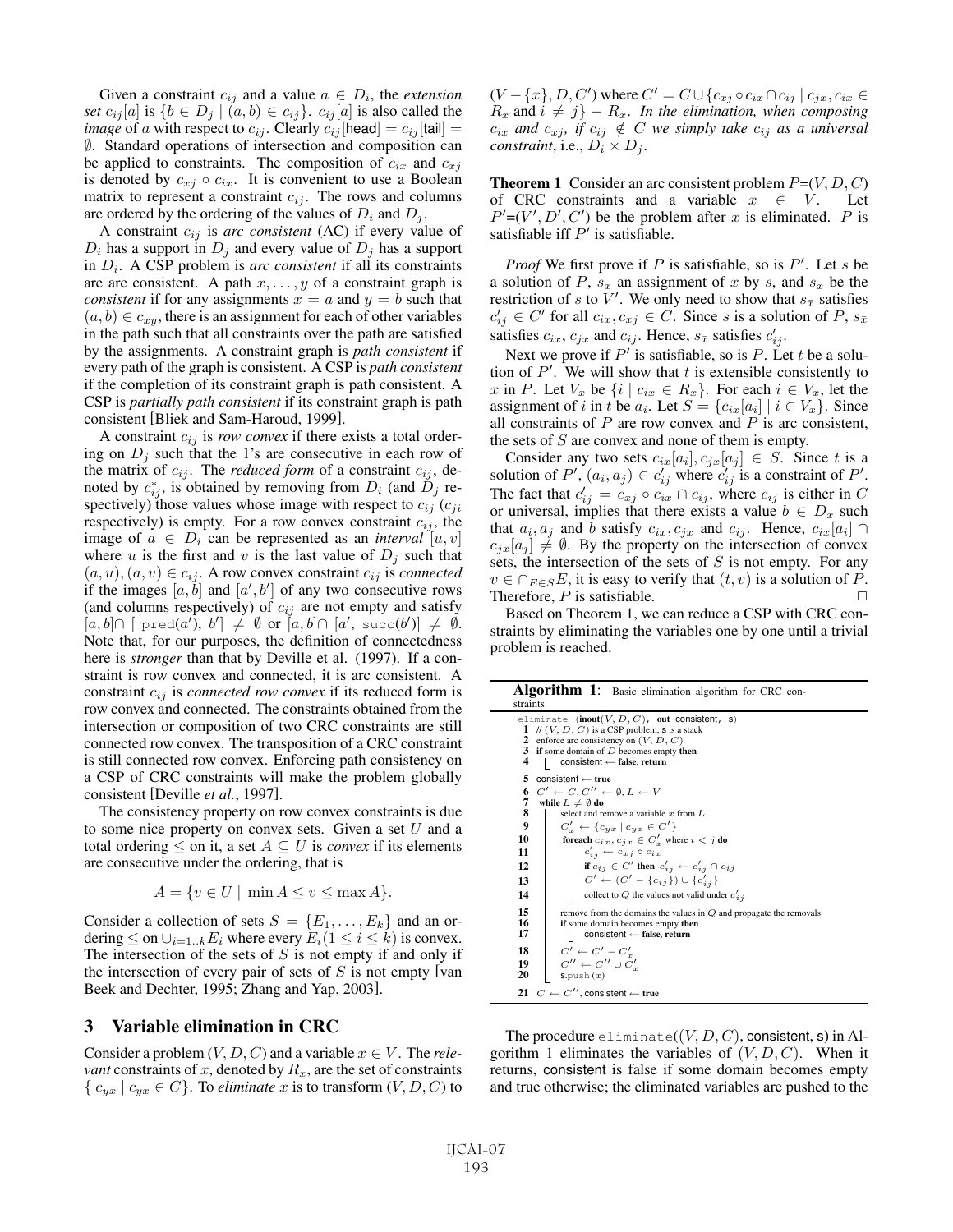stack s in order and C will contain only the "removed" constraints associated with the eliminated variables. Most parts of the algorithm are clear by themselves. The body of the while loop (lines  $7 - 20$ ) eliminates the variable x. Line 18 discards from C' the constraints incident on x, i.e.,  $C'_x$ . and Line 19–20 push x to the stack and put the constraints  $C'_x$ , which are associated to x, into  $C''$ . After eliminate, the stack s,  $D$  (revised in lines 2, 15), and  $C$  will be used to find a solution of the original problem.

On top of the elimination algorithm, it is rather straightforward to design an algorithm to find the solutions of a problem of CRC constraints (Algorithm 2). L (line 5) represents the assigned variables.  $C_x$  in line 8 contains only those constraints that involve  $x$  and an instantiated variable. In line 10, when  $C_x$  is empty, the domain  $D_x$  is not modified.

| <b>Algorithm 2:</b> Find a solution of CRC constraints        |
|---------------------------------------------------------------|
| solve (in $(V, D, C)$ , out consistent)                       |
| 1 // $(V, D, C)$ is a CSP problem                             |
| 2 create an empty stack s                                     |
| 3 eliminate ( $(V, D, C)$ , consistent, s)                    |
| 4 if not consistent then return                               |
| $5\ L \leftarrow \emptyset$                                   |
| 6<br>while not s.empty $()$ do                                |
| 7<br>$x \leftarrow$ S.pop ()                                  |
| 8<br>$C_x \leftarrow \{c_{i,r} \mid c_{i,r} \in C, i \in L\}$ |
| 9<br>for each $i \in L$ , let $b_i$ the assignment of i       |
| $D_x \leftarrow \bigcap_{c_{i_x} \in C_x} c_{ix} [b_i]$<br>10 |
| 11<br>choose any value a of $Dx$ as the assignment of x       |
| 12<br>$L \leftarrow L \cup \{x\}$                             |
| 13<br>output the assignment of the variables of $L$           |

Theorem 2 Assume the time and space complexity of the composition (and intersection respectively) of two constraints are  $O(\alpha)$  and  $O(1)$ . Further assume the time and space complexity of enforcing arc consistency are  $O(ed^2)$  and  $O(\beta)$ . Given a CRC problem  $P=(V, D, C)$ , a solution of the problem can be found in  $O(n^3\alpha)$  with working space  $O(n + \beta)$ .

Assume the constraint graph of  $P$  is complete. For every variable, there are at most  $n$  neighbors. So, to eliminate a variable (line 10–14) takes  $O(n^2\alpha)$ . Totally, *n* variables are removed. So, the complexity of eliminate is  $O(n^3\alpha)$ . The procedure eliminate dominates the complexity of solve and thus to find a solution of P takes  $O(n^3\alpha + \epsilon d^2)$  where  $ed^2$  is the cost (amortizable) of removing values and its propagation. *Working space* here *excludes the space for the representation of the constraints and the new constraints created by elimination*. It is useful to distinguish the existing nonrandomized algorithms. Throughout this paper, space complexity refers to working space complexity by default. A stack s and a set  $L$  are used by solve and eliminate to hold variables. They need  $O(n)$  space. The total space used by solve is  $O(n+\beta)$  where  $\beta$  is the space cost (amortizable) of removing values and its propagation.  $\Box$ 

## 4 Composing two CRC constraints

In this section, we consider only constraints that are row convex and connected. These constraints are arc consistent in accordance with our definition. Remember that our definition of connectedness is stronger than the original definition. The following property is clear and useful across this section.

Property 1 Given two row convex and connected constraints  $c_{ix}$  and  $c_{xj}$ , let  $c_{ij}$  be their composition. For any  $u \in D_i$ ,  $c_{ij}[u]$  is not empty.

To compose two constraints  $c_{ix}$  and  $c_{xj}$ , one can simply multiply their matrices, which amounts to the complexity of  $O(d^3)$ . We will present fast algorithms to compute the composition in this section. Constraints here can use an *interval representation* defined below. For every  $c_{ij} \in C$  and  $u \in D_i$ ,  $c_{ij}[u]$ .min is used for  $\min\{v \mid (u, v) \in c_{ij}\}\$ , and  $c_{ij}[u]$ .max for  $\max\{v \mid (u, v) \in c_{ij}\}.$ 

#### 4.1 Basic algorithm to compute composition

With the interval representation, we have procedure compose in Algorithm 3. For any value  $u \in D_i$  and  $v \in D_i$ , lines 6–8 compute whether  $(u, v) \in c_{xj} \circ c_{ix}$ . By Property 1, min  $\leq$ max is always true for line 10.

|                                       | <b>Algorithm 3:</b> Basic algorithm for computing the composition<br>of two constraints                                                                                                                                            |
|---------------------------------------|------------------------------------------------------------------------------------------------------------------------------------------------------------------------------------------------------------------------------------|
| 2<br>3                                | compose (in $c_{ix}, c_{xj}$ , out $c_{ij}$ )<br>1 $u \leftarrow$ succ (head, $D_i$ )<br>while $u \neq$ tail do<br>$v \leftarrow$ succ (head, $D_i$ )                                                                              |
| $\frac{4}{5}$ 6<br>$\frac{7}{8}$<br>9 | min $\leftarrow$ tail, max $\leftarrow$ head<br>while $v \neq$ tail do<br><b>if not</b> disjoint $(c_{ix}[u], c_{ix}[v])$ then<br>if $v > \max$ then $\max - v$<br>if $v < \min$ then $\min - v$<br>$v \leftarrow$ succ $(v, D_i)$ |
| 10<br>11                              | $c_{i,j}[u]$ .min $\leftarrow$ min, $c_{i,j}[u]$ .max $\leftarrow$ max<br>$u \leftarrow \text{succ}(u, D_i)$                                                                                                                       |
| 13<br>14                              | disjoint (in $c_{ix}[u], c_{ix}[v]$ )<br>12 if $(c_{ix}[u]$ .min > $c_{ix}[v]$ .max) or $(c_{ix}[u]$ .max < $c_{ix}[v]$ .min) then<br>return true<br>else return false                                                             |

Proposition 1 The procedure of compose has a time complexity of  $O(d^2)$  and space complexity is  $O(1)$ .

The two while loops (lines 2, 5) give a time complexity of  $O(d^2)$ .

We emphasize that, due to the interval representation of constraints, for any  $c_{ix}$  and  $c_{xj}$  we need to call compose twice to compute  $c_{ij}$  and  $c_{ji}$  separately. This does not affect the complexity of those algorithms using compose. For example, for eliminate to use compose we need to change  $i < j$  (line 10 of Algorithm 1) to  $i \neq j$ .

## 4.2 Remove values without support

Although composition does not lead to the removal of values under our assumption, the intersection will inevitably cause the removal of values. In this case, to maintain the row convexity and connectedness, we need to remove values without support from their domains. The algorithm removeValues, listed in Algorithm 4, makes use of the interval representation (line 6–11) to propagate the removal of values. If a domain becomes empty (line 13), we let the program involving this procedure exit with an output indicating inconsistency.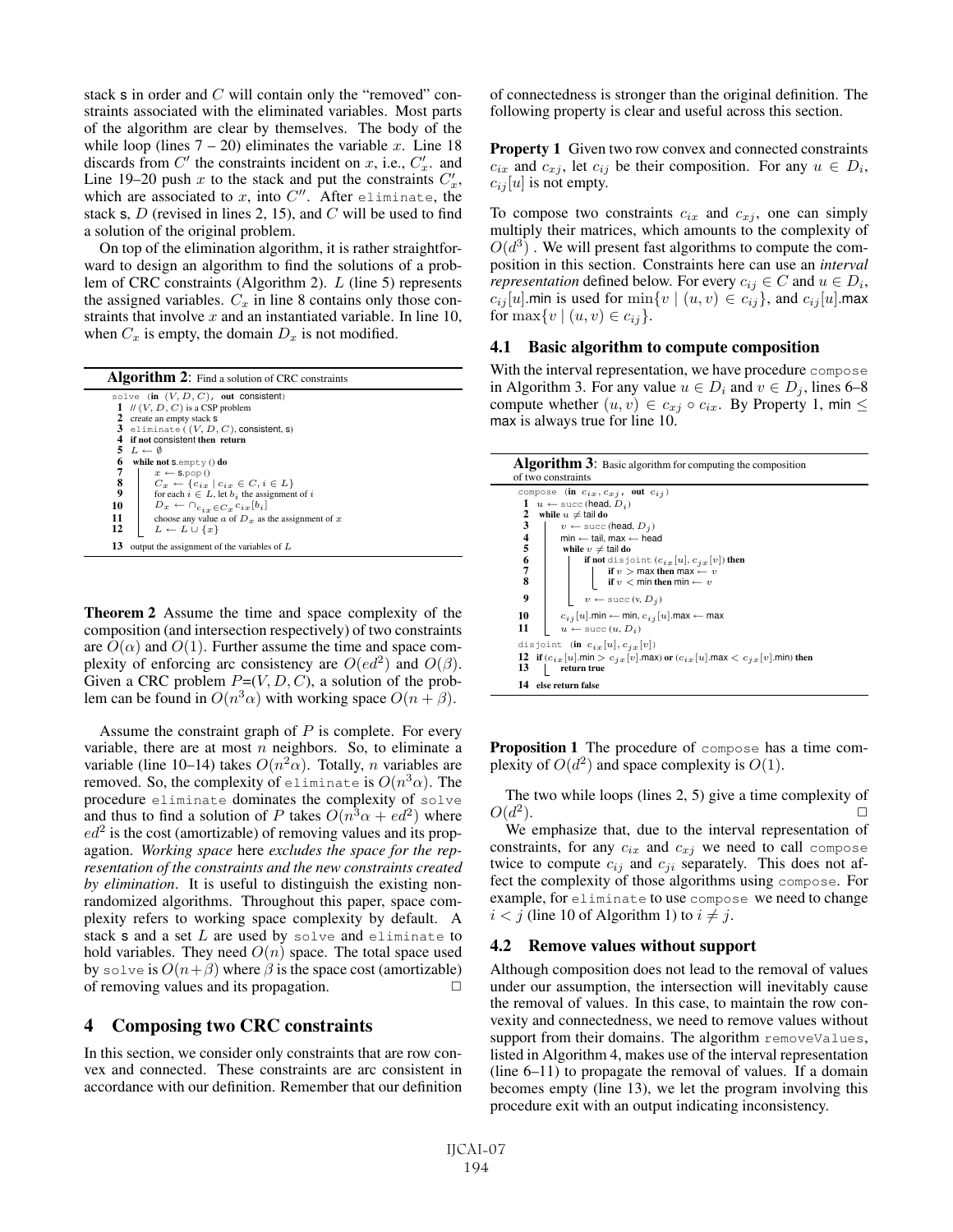#### Algorithm 4: Remove values

| 1<br>2<br>3<br>$\frac{4}{5}$<br>6<br>7<br>8<br>9<br>10 | removeValues (in $(V, D, C)$ , $Q$ )<br>$\pi$ Q is a queue of values to be removed<br>while $Q \neq \emptyset$ do<br>take and delete a value $(u, x)$ from $Q$<br><b>foreach</b> variable y such that $c_{yx} \in C$ <b>do</b><br><b>foreach</b> value $v \in D_y$ <b>do</b><br>if $c_{yx}[v]$ .min = $u = c_{yx}[v]$ .max then<br>$\left\{\n\begin{array}{c}\nQ \leftarrow Q \cup \{(v, y)\}\n\end{array}\n\right\}$<br>else if $u = c_{yx}[v]$ . min then<br>$c_{yx}[v]$ .min $\leftarrow$ succ $(u, D_x)$ |
|--------------------------------------------------------|--------------------------------------------------------------------------------------------------------------------------------------------------------------------------------------------------------------------------------------------------------------------------------------------------------------------------------------------------------------------------------------------------------------------------------------------------------------------------------------------------------------|
| 11<br>12<br>13                                         | else if $u = c_{yx}[v]$ . max then<br>$c_{yx}[v]$ .max $\leftarrow$ pred $(u, D_x)$<br>delete u from $D_x$<br>if $D_x = \emptyset$ then output inconsistency, exit                                                                                                                                                                                                                                                                                                                                           |
|                                                        |                                                                                                                                                                                                                                                                                                                                                                                                                                                                                                              |

**Proposition 2** Given a CSP problem  $(V, D, C)$  of CRC constraints with an interval representation, the worst case time complexity of removeValues is  $O(ed^2)$  with space complexity of  $O(nd)$ .

Let  $\delta_i$  be the degree of variable  $i \in V$ . To delete a value (line 4–12), the cost is  $\delta_i d$ . In the worst case, nd values are removed. Hence the time complexity is  $\sum_{i\in 1..n} \delta_i d \times d =$  $O(ed^2)$ . The space cost for Q is  $O(nd)$ .

Given a problem of CRC constraints that are represented by matrix, for each constraint  $c_{ij}$  and  $u \in D_i$ , we setup  $c_{ij}[u]$ .min and  $c_{ij}[u]$ .max and collect the values of  $D_i$  without support. Let  $Q$  contain all the removed values during the setup stage, we then call removeValues to make the problem arc consistent. This process has a time complexity of  $O(ed^2)$  with working space complexity  $O(nd)$  (due to Q).

By the above process, Theorem 1, and Proposition 2, it is clear that the procedure solve equipped with compose and removeValues has the following property. Note that the time and space cost of removeValues are "amortized" in eliminate.

Corollary 1 Given a problem of CRC constraints, solve can find a solution in time  $O(n^3d^2)$  with space complexity  $O(nd)$ .

#### 4.3 Fast composition of constraints

As one may see, compose makes use of the row convexity to the minimal degree. In fact, we can do better.



Figure 1: The area of 1's in the matrix of a CRC constraint

The 1's in the matrix of a CRC constraint form an *abstract* shape (the shaded area in Figure 1) where the slant edges mean monotonicity rather than concrete boundaries. It is characterised by the following fields associated with  $c_{ij}$ . Let  $min = \min\{c_{ij}[u]$ .min  $|u \in D_i\}$  and  $max =$  $\max\{c_{ij} [u]$ .max  $| u \in D_i\}$ . The field  $c_{ij}$  t denotes the value of  $D_i$  corresponding to the first row that contains at least a 1,  $c_{ij}$  b the value of  $D_i$  corresponding to the last row that contains at least a 1,  $c_{ij}.l_{\top}$  the *first* value u of  $D_i$ such that  $c_{ij}[u]$ .min= $min, c_{ij}.l_{\perp}$  the *last* value v of  $D_i$  such that  $c_{ij}[v]$ .min= $min$ ,  $c_{ij}$ . $r_{\top}$  the *first* value u of  $D_i$  such that  $c_{ij}[u]$ .max= $max$ , and  $c_{ij}.r_{\perp}$  the *last* value v of  $D_i$  such that  $c_{ij}[v]$ .max= $max$ . If  $c_{ij}$  is row convex and connected,  $c_{ij}$ .t = succ(head,  $D_i$ ) and  $c_{ij}$ . $b$  = pred(tail,  $D_i$ ). The fields are related as follows.

Proposition 3 Given a row convex and connected constraint  $c_{ij}$ , for all  $u \in D_i$  such that  $c_{ij}.l_{\top} \leq u \leq c_{ij}.l_{\bot}, c_{ij}[u]$ .min= *min*; for all u such that  $c_{ij}$ . $r_{\perp} \le u \le c_{ij}$ . $r_{\perp}$ ,  $c_{ij}[u]$ .max= *max*; and the relation between  $c_{ij}$  .l<sub>T</sub> ( $c_{ij}$  .l<sub>⊥</sub>) and  $c_{ij}$  .r<sub>T</sub>  $(c_{ij}.r_{\perp})$  can be arbitrary.



Figure 2: The possible shapes of the strips of a constraint that is row convex and connected

Consider a row convex and connected constraint  $c_{ij}$ . Let  $l_1, l_2, l_3, l_4$  be the sorted values of  $c_{ij}.l_{\top}$ ,  $c_{ij}.r_{\top}$ ,  $c_{ij}.l_{\bot}$ , and  $c_{ij}.r_{\perp}$ . The matrix of  $c_{ij}$  consists of the following strips. 1) *Top strip* denotes the rows from  $c_{ij}$  *t* to  $l_2$ , 2) *middle strip* the rows from  $l_2$  to  $l_3$ , and 3) *bottom strip* the rows from  $l_3$  to  $c_{ij}.b$  (b in the diagram).

The row convexity and connectedness of  $c_{ij}$  implies that the 1's in its top strip can be of only 'b' shape or 'd' shape, the 1's in its middle strip of only '\' shape, 'o' shape, or '/' shape, and the 1's in its bottom strip of only 'q' shape or 'p' shape (see Figure 2). Note that these shapes are *abstract* shapes and do not have the ordinary *geometrical* properties. The strips and shapes are characterised by the following properties.

**Property 2** Top strip: for every  $u_1, u_2 \in [c_{ij}, t, l_2]$  where  $u_1 \leq u_2, c_{ij}[u_1] \subseteq c_{ij}[u_2]$ . Middle strip: for every  $u_1, u_2 \in [l_2, l_3]$  where  $u_1 = \text{pred}(u_2)$ , shape '\' implies  $c_{ij}[u_1]$ .min $\leq c_{ij}[u_2]$ .min and  $c_{ij}[u_1]$ .max $\leq c_{ij}[u_2]$ .max; shape 'o' implies  $c_{ij}[u_1] = c_{ij}[u_2]$ ; and shape '/' implies  $c_{ij}[u_2]$ .min $\leq c_{ij}[u_1]$ .min and  $c_{ij}[u_2]$ .max $\leq c_{ij}[u_1]$ .max. Bottom strip: for every  $u_1, u_2 \in [l_3, c_{ij}, b]$  where  $u_1 \leq u_2$ ,  $c_{ij}[u_2] \subseteq c_{ij}[u_1].$ 

Assume  $c_{ix}$  and  $c_{xj}$  are row convex and connected. The new algorithm to compute  $c_{xi} \circ c_{ix}$ , listed in Algorithm 5, is based on the following two ideas. 1) We first compute  $c_{ij} [u]$ .min for all  $u \in D_i$  (line 2–21), which is called *min phase*, and then compute  $c_{ij}[u]$  max for all  $u \in D_i$  (line 22–41), which is called *max phase*. 2) In the two phases, the properties of the shapes and strips of  $c_{ix}$  are employed to speed up the computation.

In the min phase, the algorithm starts from the top strip of  $c_{ix}$ . Let  $u = c_{ix}.t$ . Find  $c_{ij}[u]$  min (line 5) and let it be v.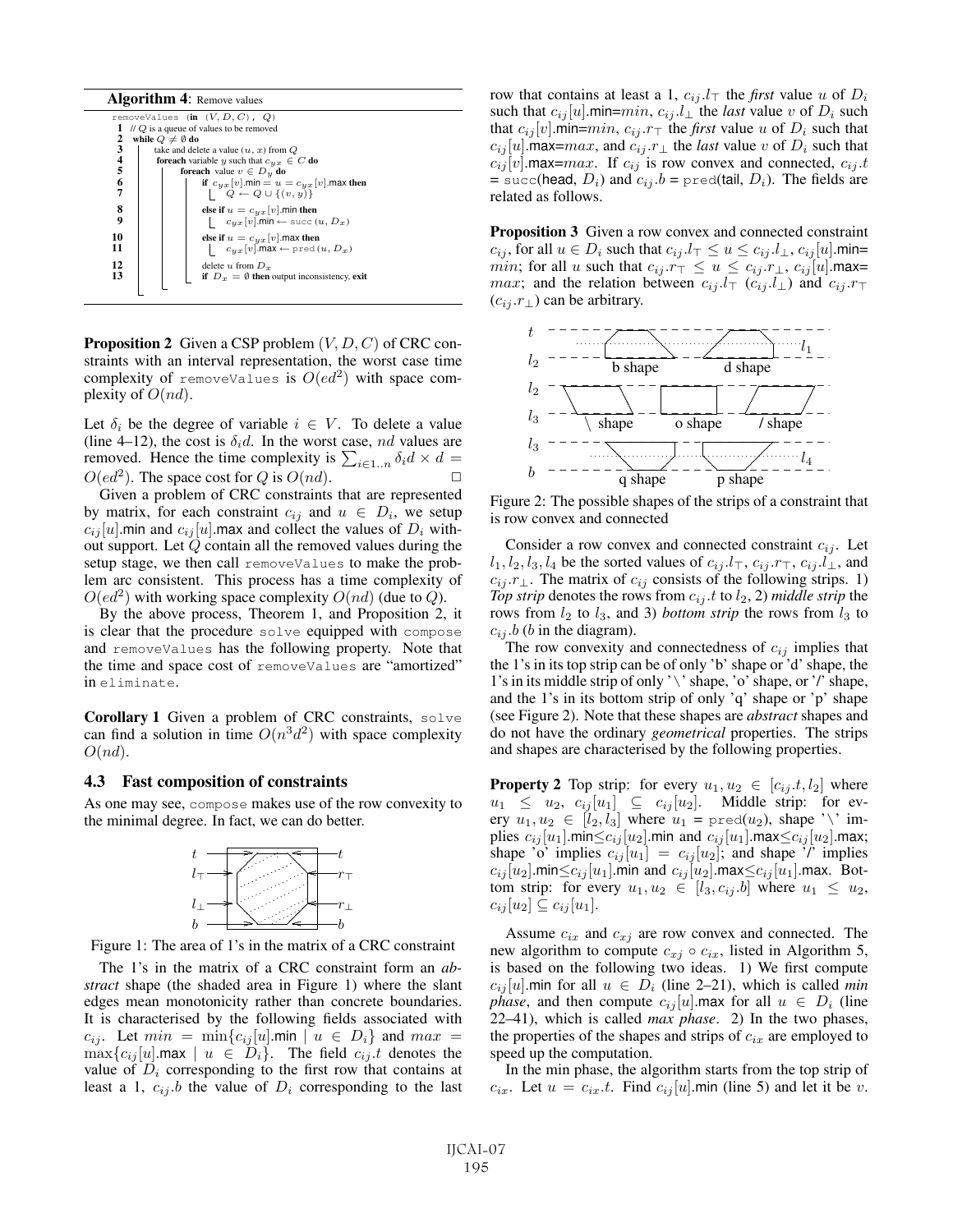

Due to the property of the top strip, we can find  $c_{ij} |u|$ .min for all  $u \in [c_{ij}, t, l_2]$  in order by scanning *once* from v down to head of  $D_i$ , i.e., searching to the left of v (line 7). The search procedure searchToLeft is listed in Algorithm 6 where one needs to note that v is replaced by  $v_1$  in line 4. Similarly, we can process the bottom strip by searching to the right of  $v \in D_i$  (line 21). For the middle strip, we have three cases for the three shapes. By Property 2, lines 9–11 are quite straightforward for the 'o' shape. For the '\' shape (line 12–15), if v is not the first column of  $c_{xj}$  and  $c_{ix}[u]$  is "above" the interval of the column before v of  $c_{xj}$  (line 13), we need to search to the left of  $v$  to be sure we do not miss any value of  $D_i$  that is smaller than v but is a support of  $a \in [u, l_3]$ . Due to the property of the ' $\backslash$ ' shape, after we hit the head of  $D_i$  and no support is found, we need to search to the right until tail if necessary (line 14). This process is implemented as searchToLeftWrap (line 5–12 of Algorithm 6). The correctness of this method is assured by the connectedness as well as row convexity of  $c_{ix}$  and  $c_{xj}$ . The details are not given here due to space limit. Otherwise (line 15), we only need to search to the right of v for values in  $[u, l_3]$ . The process for the '/' shape is similar to that for the ' $\setminus$ ' shape with some "symmetrical" differences (line 17).

| <b>Algorithm 6:</b> Search methods for computing the composition<br>of two constraints                                                                                                                                                                                                                                                                                                                                                                                                                                                    |  |
|-------------------------------------------------------------------------------------------------------------------------------------------------------------------------------------------------------------------------------------------------------------------------------------------------------------------------------------------------------------------------------------------------------------------------------------------------------------------------------------------------------------------------------------------|--|
| searchToLeft (inout $c_{ix}, c_{xj}, u, l, v, c_{ij}$ )<br>1<br>// search to the left of $v$<br>2<br>while $u \leq l$ do<br>3<br>find first $v_1$ from v down to head of $D_i$ such that<br>$c_{ix}[u] \cap c_{jx}[\text{pred}(v_1)] = \emptyset$<br>4<br>$c_{ij}[u]$ .min = $v_1, v \leftarrow v_1, u \leftarrow \text{succ}(u, D_i)$                                                                                                                                                                                                    |  |
| searchToLeftWrap (inout $c_{ix}, c_{xj}, u, l, v, c_{ij}$ )<br>5 // search to the left of $v$<br>6<br>wrapToRight $\leftarrow$ false<br>7<br>while $u \leq l$ do<br>8<br>find first $v_1$ from v down to head of $D_i$ such that<br>$c_{ix}[u] \cap c_{jx}[\text{pred}(v_1)] = \emptyset$ and $c_{ix}[u] \cap c_{jx}[v_1] \neq \emptyset$<br>9<br>if $v_1$ does not exist then {wrapToRight $\leftarrow$ true, break }<br>10<br>else $\{c_{ij}[u]$ .min $\leftarrow v_1, v \leftarrow v_1, u \leftarrow \text{succ}(u, D_i)\}$            |  |
| 11<br>if wrapToRight is true and $u \leq l$ then<br>12<br>searchToRight $(c_{ix}, c_{xj}, u, l, \text{succ}$ (head, $D_j$ ), $c_{ij}$ )                                                                                                                                                                                                                                                                                                                                                                                                   |  |
| searchToRight (inout $c_{ix}, c_{xj}, u, l, v, c_{ij}$ )<br>13 // search to the right of $v$<br>14<br>while $u \leq l$ do<br>15<br>find first $v_1$ from v to tail of $D_i$ such that<br>$c_{ix}[u] \cap c_{jx}[\text{pred}(v_1)] = \emptyset$ and $c_{ix}[u] \cap c_{jx}[v_1]$<br>16<br>$c_{ij}[u]$ .min $\leftarrow v_1, v \leftarrow v_1, u \leftarrow \text{succ}(u, D_i)$                                                                                                                                                            |  |
| searchToRightMax (inout $c_{ix}, c_{xj}, u, l, v, c_{ij}$ )<br>17 // search to the right of $v$<br>18<br>while $u \leq l$ do<br>19<br>find last $v_1$ from v to tail of $D_i$ such that $c_{ix}[u] \cap c_{ix}[v_1] \neq \emptyset$<br>20<br>$c_{i,j}[u]$ .max $\leftarrow v_1, v \leftarrow v_1, u \leftarrow \text{succ}(u, D_i)$                                                                                                                                                                                                       |  |
| searchToRightWrap (inoutc <sub>ix</sub> , $c_{x,i}$ , $u, l, v, c_{ij}$ )<br>21<br>// search to the right of $v$<br>22<br>$w \neq b$ ToLeft $\leftarrow$ false<br>23<br>while $u \leq l$ do<br>24<br>find last $v_1$ from v to tail of $D_i$ such that<br>$c_{ix}[u] \cap c_{ix}[\text{succ}(v_1)] = \emptyset$ and $c_{ix}[u] \cap c_{ix}[v_1] \neq \emptyset$<br>25<br>if $v_1$ does not exist then {wrapToLeft $\leftarrow$ true, break }<br>26<br>else $\{c_{ij}[u]$ .max = $v_1, v \leftarrow v_1, u \leftarrow \text{succ}(u, D_i)$ |  |
| 27<br>if wrapToLeft is true then<br>28<br>searchToLeftMax $(c_{ix}, c_{xi}, u, l, \text{pred}$ (tail, $D_i$ ), $c_{ij}$ )                                                                                                                                                                                                                                                                                                                                                                                                                 |  |
| searchToLeftMax (inout $c_{ix}, c_{xj}, u, l, v, c_{ij}$ )<br>29<br>// search to the left of $v$<br>30<br>while $u \leq l$ do<br>31<br>find first $v_1$ from v down to head of $D_i$ such that<br>$c_{ix}[u] \cap c_{jx}[v_1] \neq \emptyset$                                                                                                                                                                                                                                                                                             |  |
| 32<br>$c_{ij}[u]$ .max $\leftarrow v_1, v \leftarrow v_1, u \leftarrow \text{succ}(u, D_i)$                                                                                                                                                                                                                                                                                                                                                                                                                                               |  |

The max phase is similar. Finally, according to the new  $c_{ij}$ , we set the attributes of  $c_{ij}$  in a proper way (line 42). Clearly, for each phase, we only need a time cost of  $O(d)$ .

Proposition 4 The algorithm fastCompose is correct and composes two constraints in time complexity of  $O(d)$  with space complexity of  $O(1)$ .

## 5 CSP's with sparse constraint graphs

The practical efficiency of eliminate is affected by the ordering of the variables to be eliminated. Consider a constraint graph with variables  $\{1, 2, 3, 4, 5\}$  that is shown in the top left corner of Figure 3. In the first row, we choose to eliminate 1 first and then 3. In this process, no constraints are composed. However, if we first eliminate 2 and then 4 as shown in the second row, eliminate needs to make 3 compositions in eliminating each of variable 2 and 4.

The topology of a constraint graph can be employed to find a good variable elimination ordering. Here we consider triangulated graphs. An undirected graph G is *triangulated* if for every cycle of length 4 or more in  $G$ , there exists two nonconsecutive vertices of the cycle such that there is an edge between them in G. Given a vertex  $x \in G$ , N(x) denotes